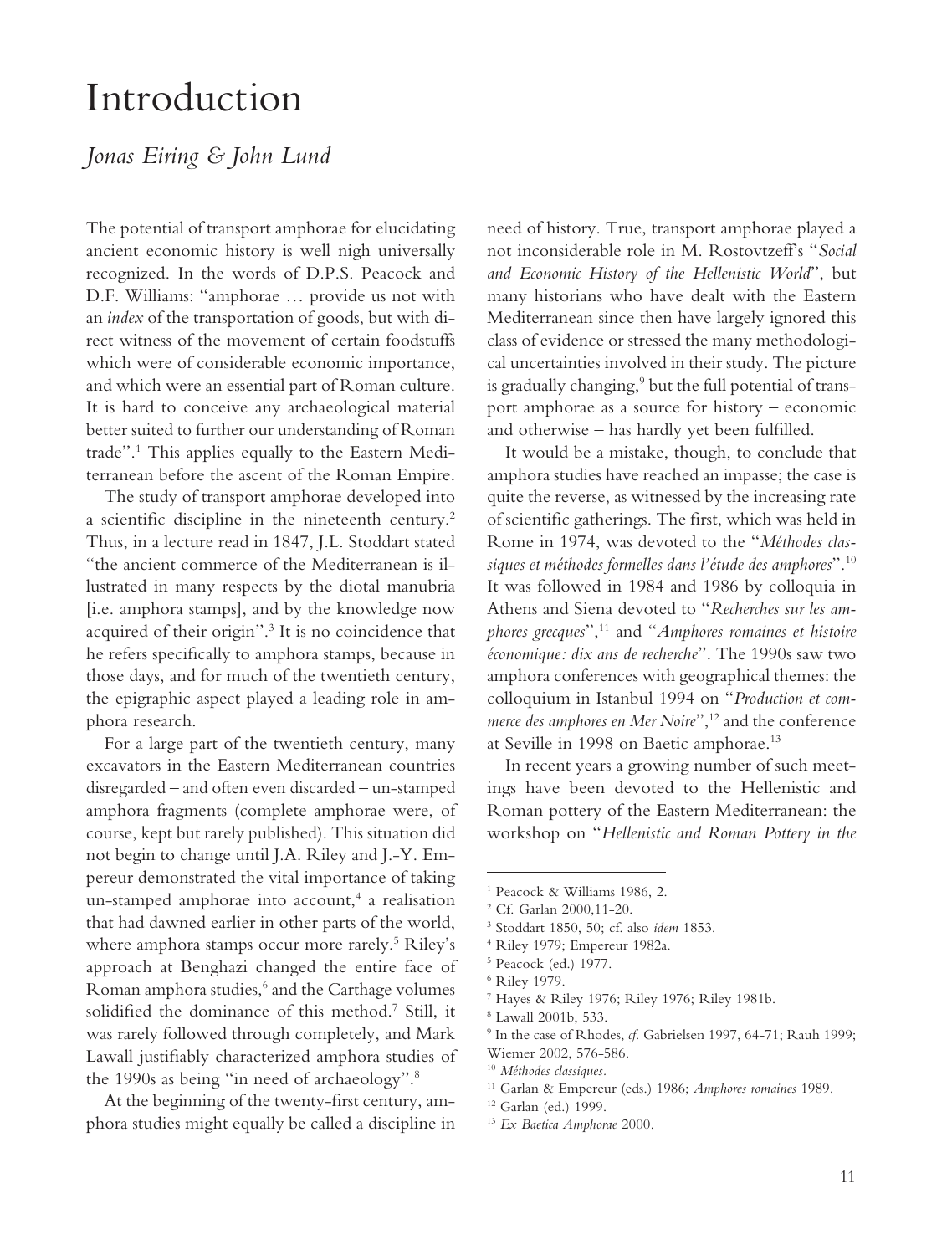Eastern Mediterranean. Advances in Scientific Studies" at Niebórow in Poland in 1993,<sup>14</sup> the colloquium on "*Les céramiques en Anatolie aux époques hellénistique et romaine: production et echanges*" in Istanbul 1996,15 a colloquium on "*Byzantine and Early Is*lamic Ceramics in Syria-Jordan" at Amman in 1994,<sup>16</sup> a Ph.D-seminar for young scholars at Sandbjerg in February 1998 on "*Trade Relations in the Eastern Mediterranean from [the] Late Hellenistic Period to Late Antiquity: the Ceramic Evidence*",17 the XXI International RCRF Conference at Ephesos and Pergamon in 1998,<sup>18</sup> and the conference in Lyon in 2000 on "*Céramiques hellénistiques et romaines. Productions et diffusion en Méditerranée orientale (Chypre, Égypte et côte syro-palestinienne)*".19 Also, one should not forget the conferences in Greece on Hellenistic pottery, which have been held since 1986,<sup>20</sup> and the Roman pottery workshops in Leuven, hosted by the ROCT Network, even if the latter have a wider scope.<sup>21</sup> However, before the colloquium at the Danish Institute no scientific gathering had focused on the transport amphorae of the Eastern Mediterranean.

The purpose of the colloquium in Athens was to create a forum for an informal dialogue between the acknowledged experts in the field of amphora studies, the *amphorologues proprement dit,* and those scholars who are equally versed in a wide range of ceramic types, as well as newcomers to either of the two fields. By doing so, we hoped to break down barriers, which might in any event be more imaginary than real, between different scholarly and national traditions and also between specialists in various periods and/or geographical regions. In consideration of the inter-regional circulation of amphorae, it also seemed logical to include some contributions dealing with amphora finds outside the Eastern Mediterranean.

Our goal was twofold: on the one hand to describe the current state of the art, and on the other to attempt to define fruitful venues for future research, on the basis of the contributions in the form of papers and posters, and also during the discussions. To help us chart possible future directions of amphora studies, we invited Mark L. Lawall and Gérald Finkielsztejn to contribute their perspectives to the concluding chapter, and we are most grateful

to them for having accepted to join forces with us in this unthankful task.

We want to thank the participants in the colloquium for having heeded our call to contribute papers or posters, $2^2$  for having taken part in the lively discussions, and for having complied with the deadline in sending us their manuscripts. Nicholas K. Rauh was enormously helpful throughout the planning process. Special thanks are also due to "the dynamic duo": John W. Hayes and Paul Reynolds, who consented to serve as a permanent panel of respondents. The latter distributed a handy map of the distribution of regional amphora classes in the Levant, of which he has allowed us to publish an updated version (Fig. 1).23

We are no less thankful to the *doyen* of amphora studies, Yvon Garlan, for having supported our efforts from the beginning and for presenting the inaugural paper: "*Comment peut-on être amphorologue?*" at the Ecole française d'Athènes. We are grateful to the director of the EFA, Dominique Mulliez, for kindly hosting the opening reception and supporting the participation of former members of the School, and to the director of the American School of Classical Studies at Athens, Stephen Tracy, for inviting all participants to a memorable garden party.

A special vote of thanks is due to Jørgen Mejer, former director of the Danish Institute at Athens, whose enthusiastic backing was instrumental in

<sup>14</sup> Meyza & Młynarzyk (eds.) 1995.

<sup>15</sup> Abadie-Reynal (ed.) 2003.

<sup>16</sup> Villeneuve & Watson (eds.) 2001.

<sup>17</sup> Briese & Vaag forthcoming.

<sup>18</sup> *ReiCretActa* 36 2000.

<sup>19</sup> Blondé *et al*. (eds.) 2002.

<sup>20</sup> *Α'ΕλλΚερ; Β'ΕλλΚερ; Γ'ΕλλΚερ; Δ'ΕλλΚερ; Ε'ΕλλΚερ.*

<sup>&</sup>lt;sup>21</sup> Poblome *et al.* (eds.) forthcoming; publications of the other workshops are forthcoming.

<sup>&</sup>lt;sup>22</sup> In addition to the contributions published in this volume, a number of papers and posters were presented at the colloquium, which have been – or will be – published elsewhere: Effie Athanassopoulos & Ian Whitbread, The 4<sup>th</sup> Century BCE Amphora Workshop at Tsoukalia, Alonissos: a Report on Recent Investigations; Victoria Georgopoulou, Vassilis Kiligoglou & Anno Hein, Archaeological and Chemical Charactarization of Coan Amphorae from Kardamaina; Marek Palaczyk, Amphorenstempel aus Eretria, and Sabine Ladstätter, Amphorae in the Destruction Layers of Hanghaus 1 and 2/Ephesus.

<sup>&</sup>lt;sup>23</sup> To be published in Reynolds forthcoming.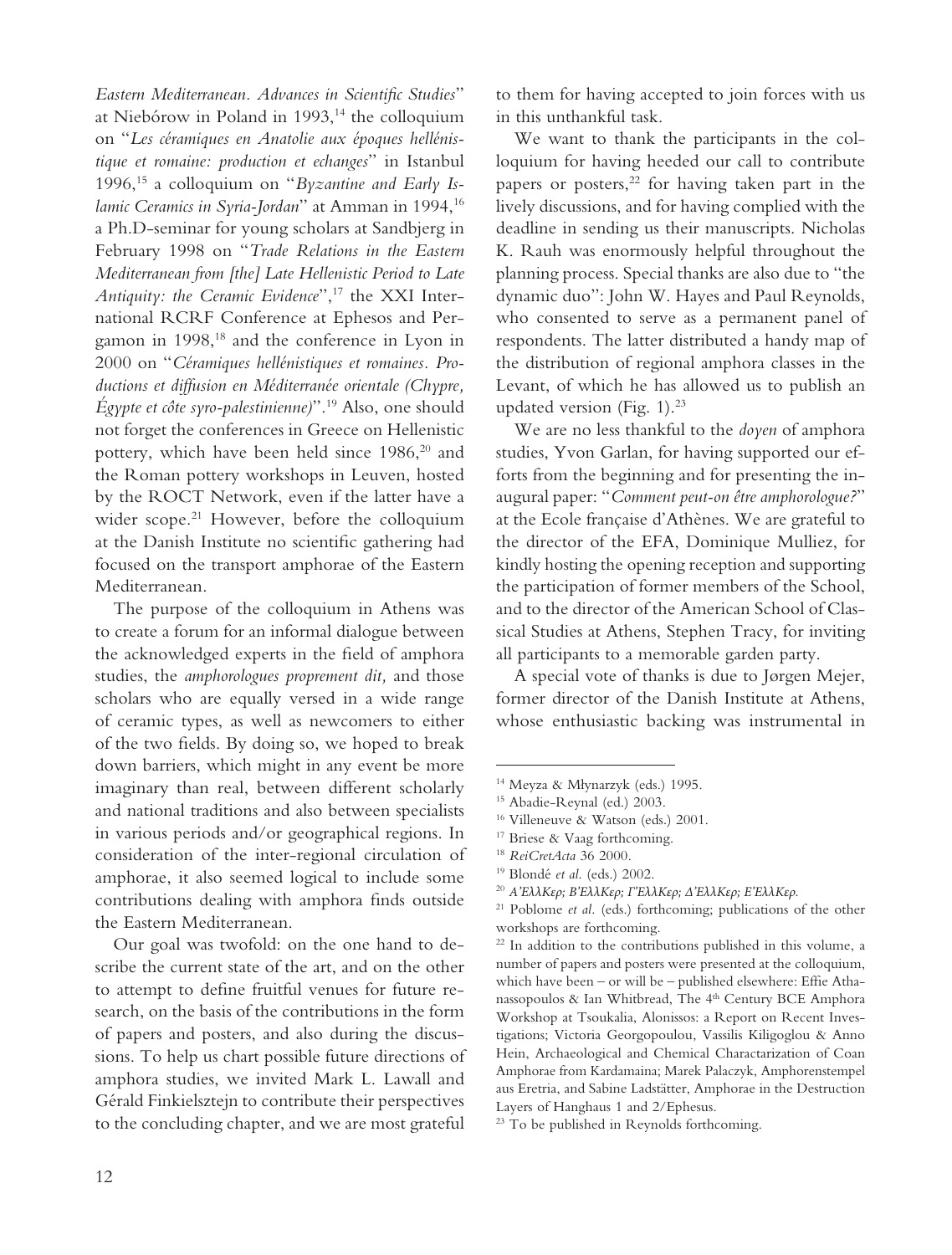

Fig. 1: The distribution of regional amphora classes in the Levant, Roman and Byzantine periods. The provincial boundaries according to the 4th century *Notitia Dignitatum* are also roughly indicated, cf. Reynolds forthcoming.